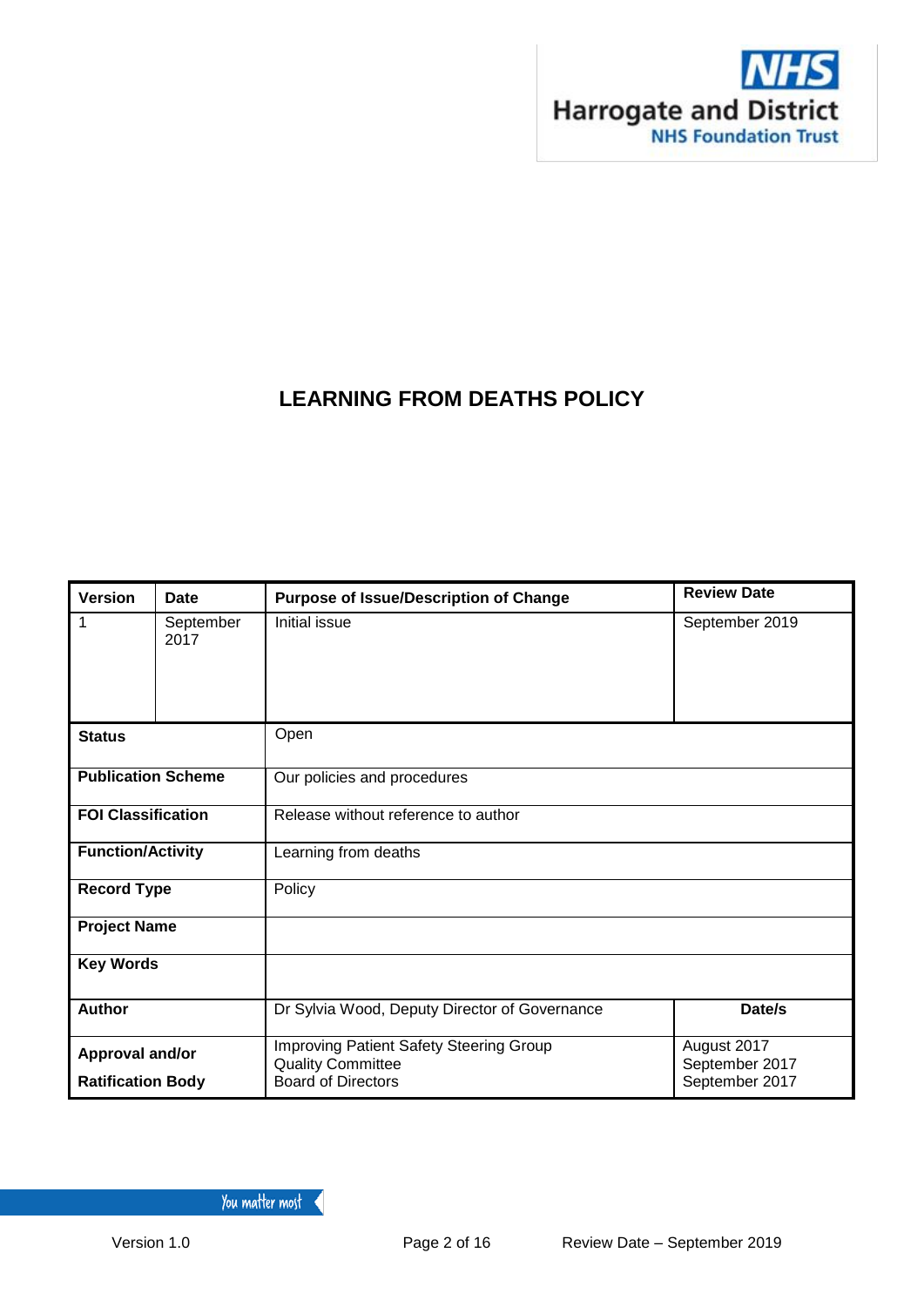### **CONTENTS**

| 1.  |       |                                                                      |  |
|-----|-------|----------------------------------------------------------------------|--|
|     | 1.1.  |                                                                      |  |
|     | 1.2.  |                                                                      |  |
|     | 1.3.  |                                                                      |  |
| 2.  |       |                                                                      |  |
|     | 2.1.  |                                                                      |  |
|     | 2.2.  | Categories and selection of deaths in scope for case note review  6  |  |
|     | 2.3.  |                                                                      |  |
|     | 2.4.  |                                                                      |  |
|     | 2.5.  |                                                                      |  |
|     | 2.6.  |                                                                      |  |
|     | 2.7.  |                                                                      |  |
|     | 2.8.  |                                                                      |  |
|     | 2.9.  |                                                                      |  |
|     | 2.10. |                                                                      |  |
|     | 2.11. |                                                                      |  |
|     | 2.12. |                                                                      |  |
| 3.  |       |                                                                      |  |
|     | 3.1.  |                                                                      |  |
|     | 3.2.  | Executive Directors with responsibility for learning from deaths  11 |  |
|     | 3.3.  |                                                                      |  |
|     | 3.4.  |                                                                      |  |
|     | 3.5.  | Head of Performance & Analysis, Information Services  12             |  |
|     | 3.6.  |                                                                      |  |
| 4.  |       |                                                                      |  |
| 5.  |       | CONSULTATION, APPROVAL AND RATIFICATION PROCESS 12                   |  |
|     |       |                                                                      |  |
| 6.  |       |                                                                      |  |
| 7.  |       |                                                                      |  |
| 8.  |       |                                                                      |  |
| 9.  |       |                                                                      |  |
| 10. |       |                                                                      |  |
| 11. |       |                                                                      |  |
|     | 11.1. |                                                                      |  |
|     | 11.2. |                                                                      |  |
|     | 11.3. |                                                                      |  |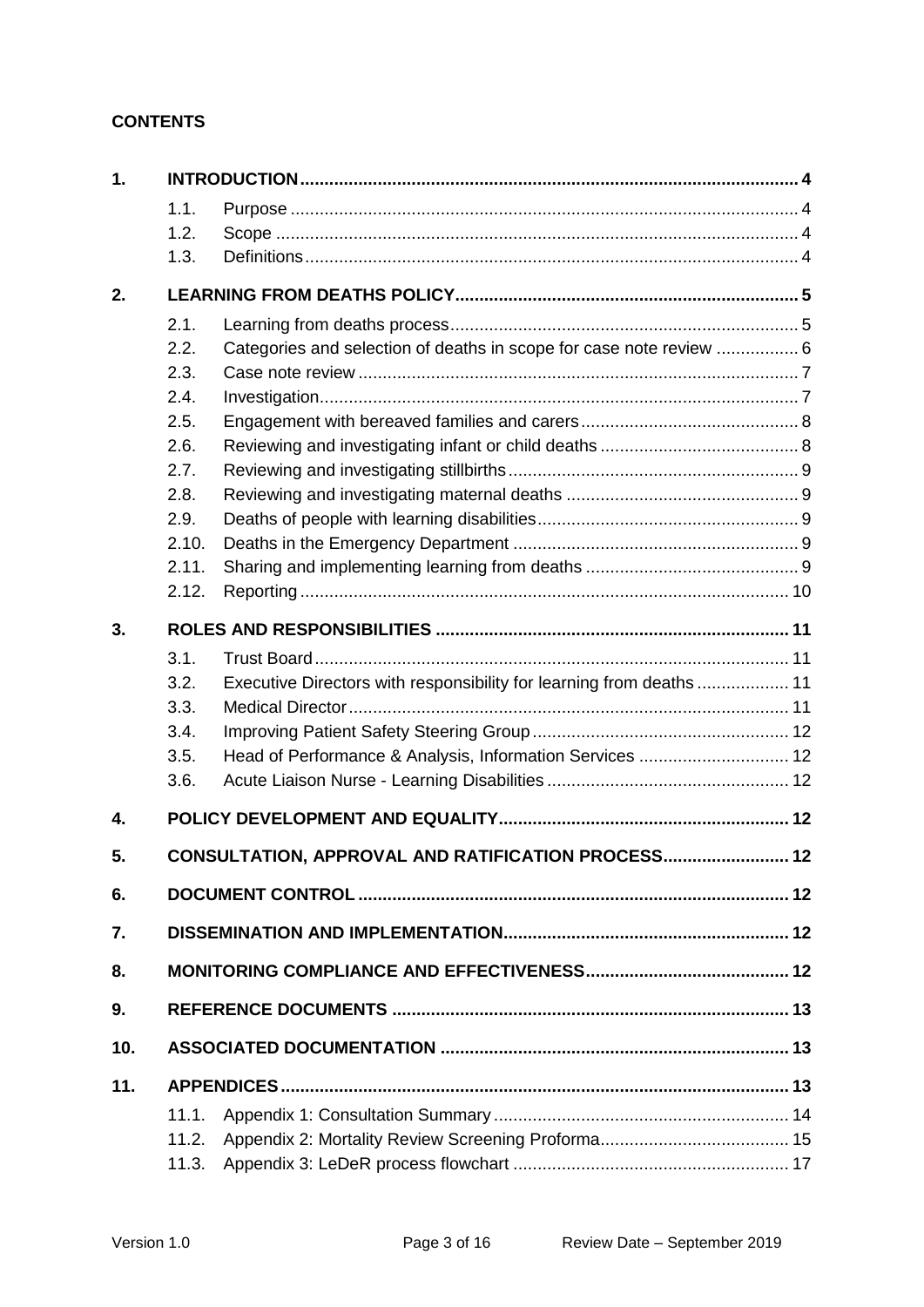## <span id="page-2-0"></span>**1. INTRODUCTION**

#### <span id="page-2-1"></span>**1.1. Purpose**

The vast majority of people who die under the care of the NHS have experienced excellent care in the months or years leading up to their death. In a small percentage of cases, and usually for a variety of reasons, the care provided is less good. The purpose of mortality reviews is not only to identify and share examples of best practice, but also to identify lapses in care which can be shared widely across the NHS for collective learning.

The National Quality Board published [National Guidance on Learning from Deaths:](https://www.google.co.uk/search?site=&source=hp&q=national+guidance+on+learning+from+deaths&oq=national+guidance+on+learning+from+deaths&gs_l=psy-ab.3..0.1187.8186.0.8502.41.33.0.0.0.0.368.5351.0j9j9j4.22.0....0...1.1.64.psy-ab..19.22.5347...0i131k1j0i22i30k1.E5ldQJb1jdI) A Framework for NHS Trusts and NHS Foundation Trusts on Identifying, Reporting, Investigation and Learning from Deaths in Care (March 2017). The aim of the framework is to standardise an approach to learning from deaths, and the case is made for ensuring that learning from a review of the care provided to patients who die is integral to a provider's governance and quality improvement work. This policy outlines how that will be done within HDFT.

#### <span id="page-2-2"></span>**1.2. Scope**

This policy and the processes described currently apply to patients who have died whilst an inpatient in HDFT. There are no specific exclusions and other deaths may be identified for detailed review e.g. if concerns are raised about the death of a patient:

- Within (but not necessarily limited to) 30 days of discharge;
- Whilst under the care of community services;
- Within a particular service specialty;
- In the Emergency Department;
- By another organisation in relation to care provided by the Trust in the past.

This policy and the processes described will link to existing processes for reviewing, investigating and learning from deaths.

#### <span id="page-2-3"></span>**1.3. Definitions**

Case note review: A structured scrutiny of case notes alone to determine whether there were any lapses in the care provided to the patient who died in order to learn from what happened. It is anticipated a judgement of avoidability of death will form part of the review. Examples of good care should be highlighted. The Structured Judgement Review (SJR) method delivered by the Royal College of Physicians will be adopted locally.

Investigation: The act or process of investigating; a systematic analysis of what happened, how it happened and why. This draws on evidence, including physical evidence, witness accounts, policies, procedures, guidance, good practice and observation - in order to identify the problems in care or service delivery that preceded an incident to understand how and why it occurred. The process aims to identify what may need to change in service provision in order to reduce the risk of future occurrence of similar events.

Death due to a problem in care: A death that has been clinically assessed using a recognised methodology of case note review and determined more likely than not to have resulted from problems in healthcare and therefore to have been potentially avoidable.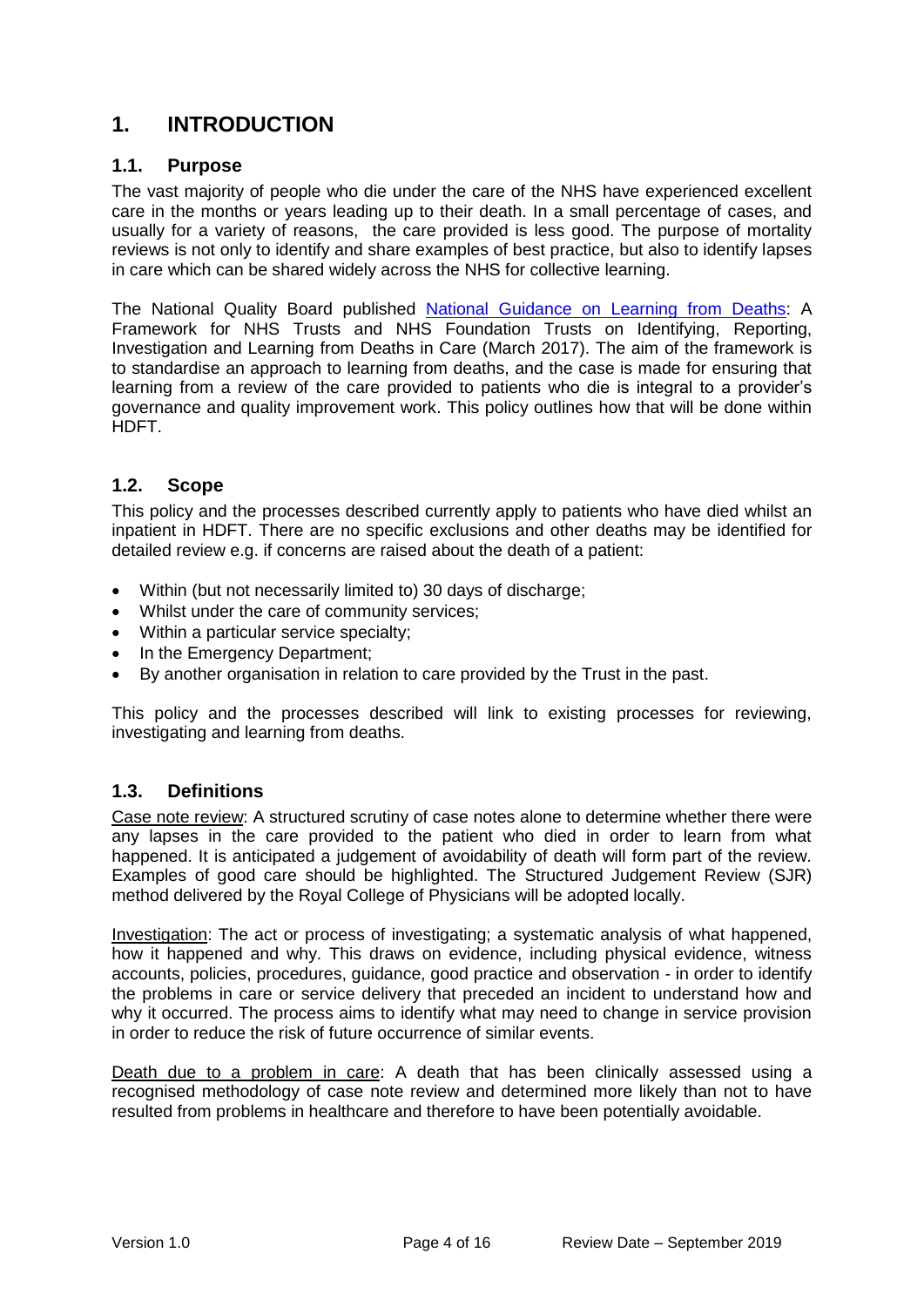# <span id="page-3-0"></span>**2. LEARNING FROM DEATHS POLICY**

The policy details a process for identifying, reviewing and learning from deaths and this is summarised below.

### <span id="page-3-1"></span>**2.1. Learning from deaths process**

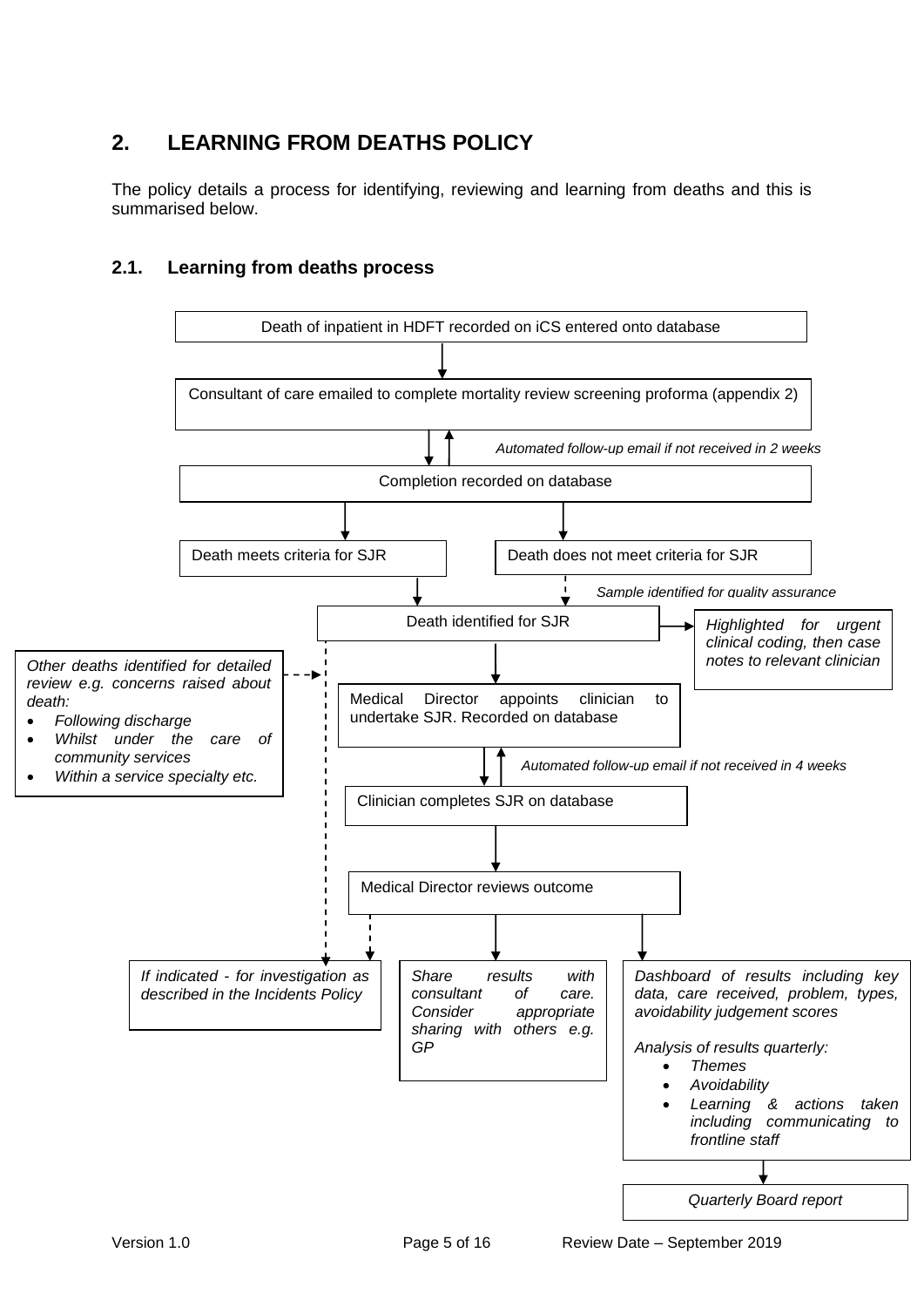The patient administration system (iCS) is used to identify the death of a patient whilst an inpatient in HDFT for the learning from deaths process. Coded data regarding diagnoses during the preceding episode of care and flagged data e.g. patient flagged as having learning disabilities, is used to identify patient deaths that meet any of the categories identified in 2.2. A screening process is being implemented to capture early feedback from the consultant of care about whether any of these categories are relevant.

Deaths that fulfil any of the above categories will trigger a case note review. HDFT has adopted the methodology for this developed by the National Mortality Case Record Review (NMCRR) programme and clinicians have been trained to use the Structured Judgement Review method (SJR).

The Medical Director will appoint a clinician with appropriate expertise to undertake a SJR. Whenever possible, the clinician will not have been involved in the care of the patient who died. The outcome of the SJR will highlight good practice, as well as identify any lapses in care and system failings. The aim is to identify and share learning, and to implement effective and sustainable changes to practice to improve quality of care.

There is clear reference to existing processes within the governance arrangements for investigation, and engagement with families and carers when this is appropriate, and quality improvement.

### <span id="page-4-0"></span>**2.2. Categories and selection of deaths in scope for case note review**

The processes described aim to identify deaths that meet any of the criteria below:

- Deaths where bereaved families and carers, or staff have raised a significant concern about the quality of care provision;
- Inpatient deaths of those with learning disabilities (LD) and severe mental illness. Note: there is a requirement to investigate any death in a person detained under the MHA;
- Deaths in a service specialty, diagnosis or treatment group where an alarm has been raised e.g. SHMI, audit, concerns from CQC or other regulator;
- Deaths in areas where people are not expected to die e.g. relevant elective procedures;
- An infant or child death, and a stillbirth or maternal death;
- Deaths where learning will inform existing or planned improvement work e.g. sepsis.

A mortality review screening proforma (appendix 2) has been developed to collect feedback from the consultant of care in order to identify cases that meet these criteria as quickly as possible. Some deaths that meet the criteria may be identified through other processes such as:

- 1. Self-reported by clinicians;
- 2. Flagging of vulnerable patients through iCS;
- 3. Concerns raised by staff / family through the Patient Experience Team;
- 4. Feedback to HDFT from Coroner's Officer;
- 5. Monitoring of standardised mortality rates using the Healthcare Evaluation Data (HED) tool;
- 6. Communication from Care Quality Commission.

Deaths identified as meeting any of the criteria will trigger a case note review as described below.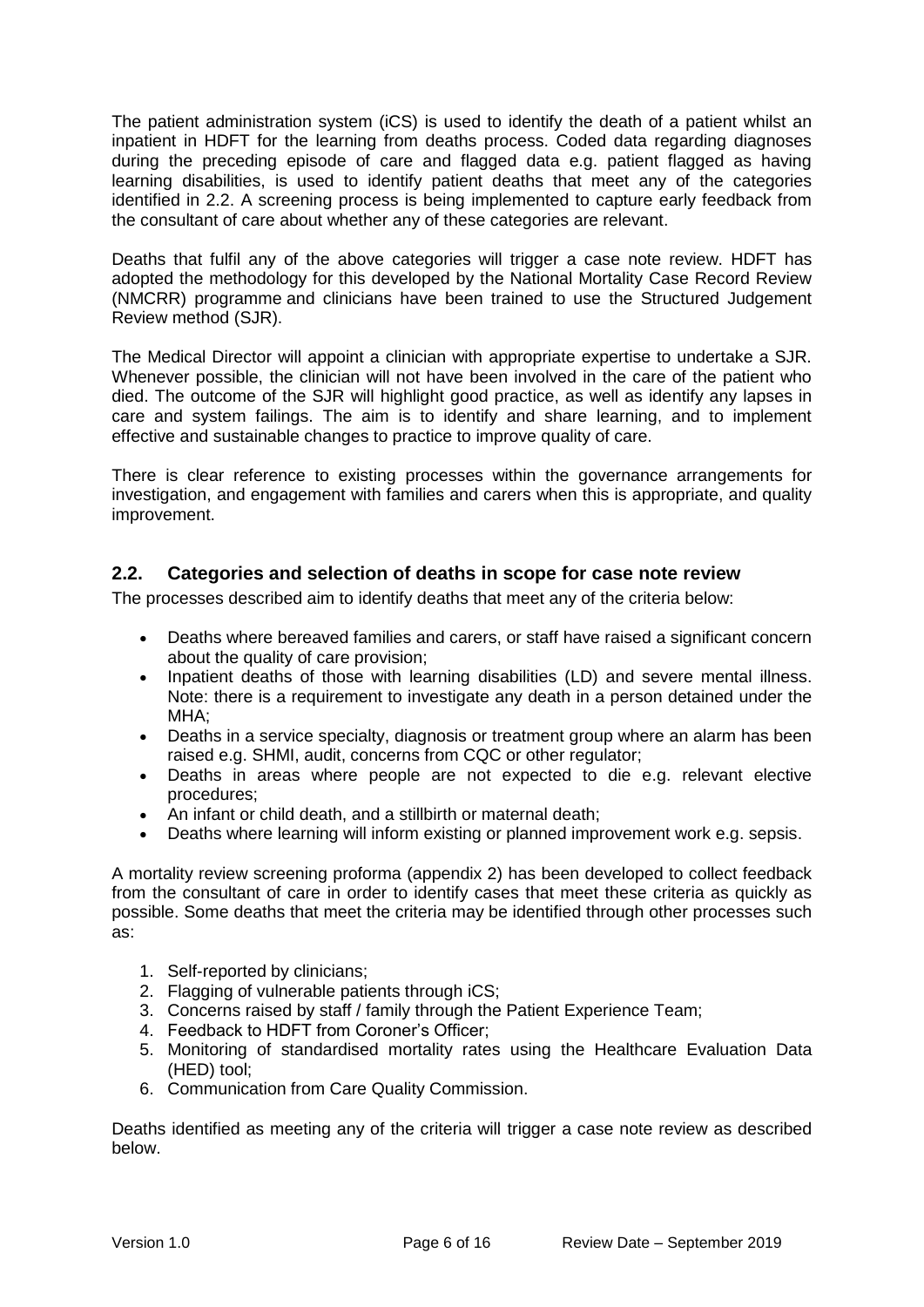#### <span id="page-5-0"></span>**2.3. Case note review**

A case note review is to determine not only examples of good practice, but also whether there were any problems in the care provided to the patient who died in order to learn from what happened. For those patient deaths meeting the criteria for a detailed review of case notes, the NMCRR data collection sheet is used. This is available from [National Mortality](https://www.rcplondon.ac.uk/projects/outputs/national-mortality-case-record-review-nmcrr-programme-resources)  [Case Record Review \(NMCRR\) programme resources | RCP London.](https://www.rcplondon.ac.uk/projects/outputs/national-mortality-case-record-review-nmcrr-programme-resources)

This SJR methodology has been validated and used in practice within a large NHS region and is in the process of being rolled out in England and Scotland. It is based upon the principle that trained clinicians use explicit statements to comment on the quality of healthcare in a way that allows a judgement to be made that is reproducible.

In order to ensure deaths are investigated to a high standard, staff using the SJR methodology are expected to have received training, and to have the skills to undertake the structured judgement review appropriately. A cohort of clinicians at HDFT have been trained by the NMCRR programme. Regional tier one trainers are a resource for trusts to access to train in-hospital reviewers.

The Medical Director will appoint a clinician with appropriate expertise to undertake a SJR. Whenever possible, the clinician will not have been involved in the care of the patient who died. In some circumstances, the appropriate mental health provider will be invited to participate in the SJR of deaths of patients with known severe mental health needs. The case note review may take the form of a multidisciplinary review in selected cases.

A sample of deaths identified by the screening process as *not* requiring detailed review will be included for case note review. This will provide some quality assurance of the screening process as well as ensuring that a proportion of expected deaths are also reviewed. This will include some patients receiving end of life care. There is no recommended process for identifying such cases. A number of methods are available. The results of the case note review will be shared with the consultant of care. If it is considered to be relevant, the result may also be shared with other organisations that have been involved in the patient's care, including the patient's GP. It is anticipated that wider system learning will be available using online data analysis methodology.

#### <span id="page-5-1"></span>**2.4. Investigation**

If through the course of screening or case note review, concerns are identified regarding the provision of care, consideration will be given to whether the case should be reported as a patient safety incident, meaning, any unintended or unexpected incident which could have or did lead to harm for one or more patients receiving NHS funded care in accordance with the [Incidents Policy.](http://nww.hdft.nhs.uk/corporate/department-of-risk-patient-experience/strategy-policies-and-protocols/) This policy sets out the framework for reporting and investigation of Patient Safety Incidents including identification and investigation of Serious Incidents (SIs). In a small number of cases it is possible that the Statutory Duty of Candour process will be triggered.

Investigation is more in-depth than case note review as it gathers information from additional sources. The investigation process provides a structure for considering how and why problems in care occurred so that actions can be developed that target the causes and prevent similar incidents from happening again.

HM Coroner may request reports for any matters referred whereby an investigation is required and the liaison point for any request will be via the head of Risk Management. It is expected that the Trust will cooperate fully with parallel Coronial processes.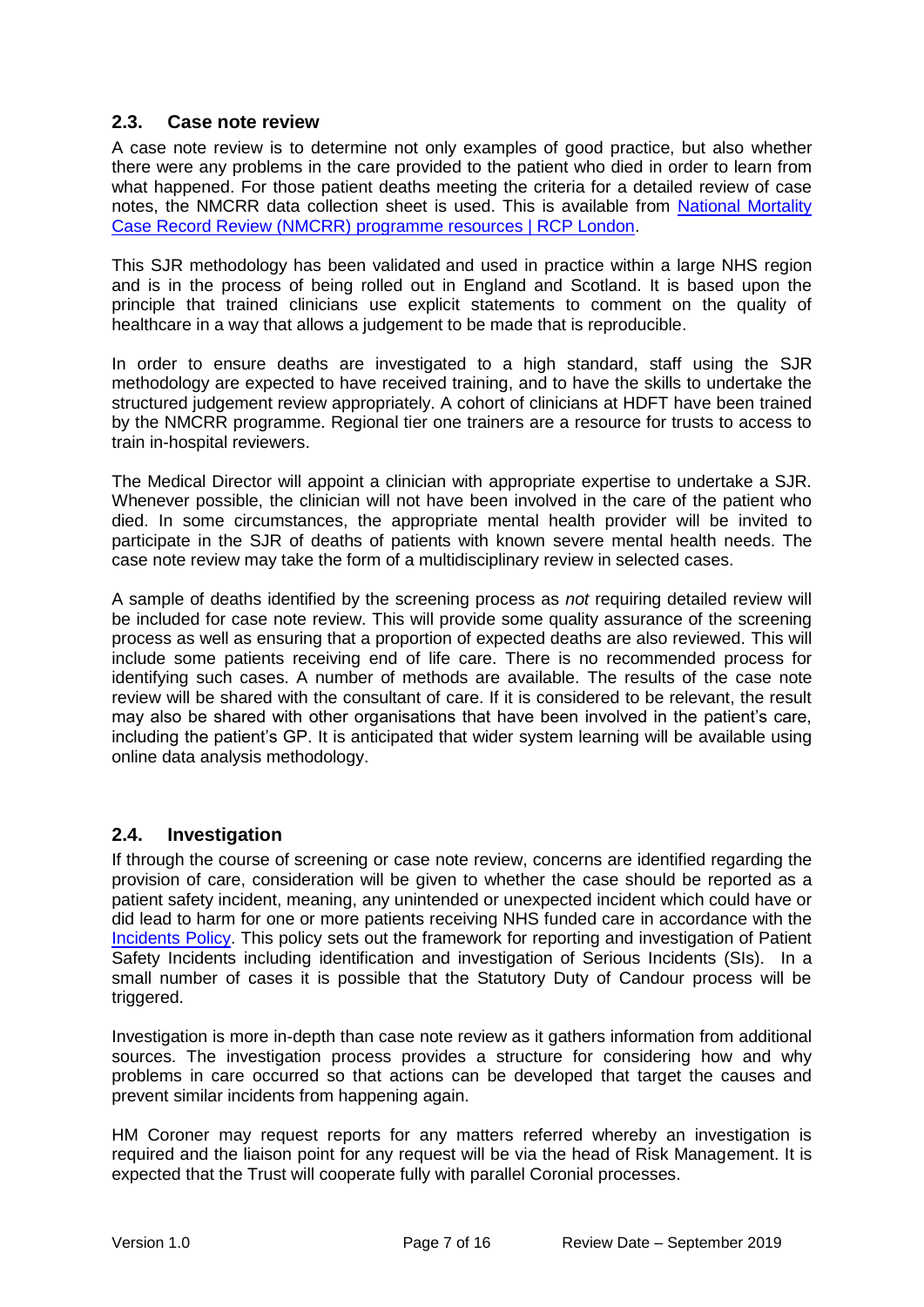#### <span id="page-6-0"></span>**2.5. Engagement with bereaved families and carers**

The [Care of the Dying Adult and Bereavement Policy](http://nww.hdft.nhs.uk/EasysiteWeb/getresource.axd?AssetID=5452&type=full&servicetype=Attachment) provides guidance to staff regarding the management of death and the relevant information that must be provided to patients, relatives and carers. If concerns are raised by the bereaved family or carers about patient dignity and choice, or detrimental care provision, the policy specifically encourages reporting of this as an incident in order to enable learning and improvement.

If concerns are raised about the death of a patient by relatives, carers, or staff, that death will be subject to a case note review. If as a result of case note review lapses in care are identified, an appropriate investigation will be undertaken in accordance with the Incidents [Policy.](http://nww.hdft.nhs.uk/corporate/department-of-risk-patient-experience/strategy-policies-and-protocols/) In such circumstances, the family and carers will have an opportunity to ask questions and raise any concerns, and will be supported through the investigation as described in the [Incidents Policy,](http://nww.hdft.nhs.uk/corporate/department-of-risk-patient-experience/strategy-policies-and-protocols/) [Investigating, Learning and Supporting Guide,](http://nww.hdft.nhs.uk/EasysiteWeb/getresource.axd?AssetID=5099&type=full&servicetype=Attachment) [HDFT Being](http://nww.hdft.nhs.uk/EasysiteWeb/getresource.axd?AssetID=2659&type=full&servicetype=Attachment)  [Open and Duty of Candour Policy](http://nww.hdft.nhs.uk/EasysiteWeb/getresource.axd?AssetID=2659&type=full&servicetype=Attachment) and [Making Experiences Count Policy.](http://nww.hdft.nhs.uk/EasysiteWeb/getresource.axd?AssetID=30473&type=full&servicetype=Attachment)

### <span id="page-6-1"></span>**2.6. Reviewing and investigating infant or child deaths**

The processes for investigating deaths in childhood are defined in the **HDFT** Expected and [Sudden Unexpected Death in Childhood Policy.](http://nww.hdft.nhs.uk/EasysiteWeb/getresource.axd?AssetID=20438&type=full&servicetype=Attachment) It relates to infants and children from birth to 18 years. All deaths in childhood should be notified to the Child Death Review Team whether expected or not. There is a statutory requirement for all Safeguarding Children's Boards to have in place systems for reviewing all child deaths from April 2008. Notification should be made to the Local Safeguarding board:

<http://www.safeguardingchildren.co.uk/notification-cdop.html>

A serious case review (SCR) takes place after a child dies or is seriously injured and abuse or neglect is thought to be involved. It looks at lessons that can help prevent similar incidents from happening in the future. A SCR should take place if abuse or neglect is known, or suspected, to have been involved and:

- a child has died (including deaths by suspected suicide); or
- a child has been seriously harmed and there is cause for concern about how organisations or professionals worked together to safeguard the child; or
- the child dies in custody.

Local Safeguarding Children Boards (LSCB) follow [statutory guidance](https://www.gov.uk/government/uploads/system/uploads/attachment_data/file/419595/Working_Together_to_Safeguard_Children.pdf) for conducting a serious case review. The decision to conduct an SCR should be made within one month of the notification of the incident. The LSCB must then notify the National Panel of Independent Experts and Ofsted of this decision.

The LSCB should appoint one or more reviewers to lead the SCR. The lead reviewer must be independent of the LSCB and any organisations who are involved with the case. The LSCB should submit the names of these reviewers to the National Panel of Independent Experts.

For the review process, the LSCB should make sure there is appropriate representation of the different professionals and organisations who were involved with the child and the family. The LSCB may decide to ask them to give written information about their involvement with the child. The LSCB should aim to complete an SCR within 6 months and agree how the learning will be disseminated.

In selected cases, it may be appropriate for an internal SJR to take place in parallel with the above processes. This would be at the discretion of the Chief Nurse, Medical Director and Risk Management lead.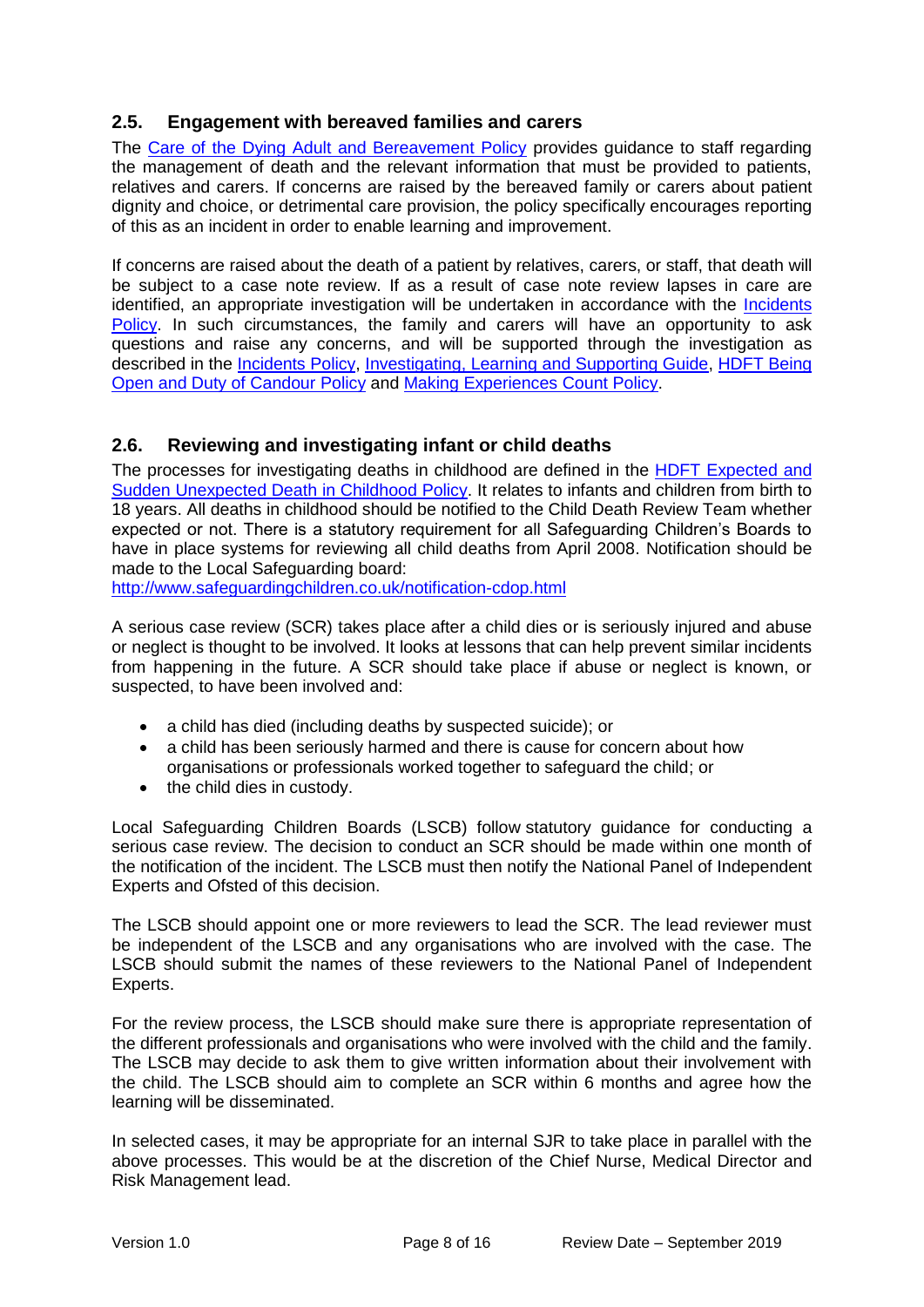### <span id="page-7-0"></span>**2.7. Reviewing and investigating stillbirths**

Stillbirths are investigated using the [stillbirth investigation toolkit,](http://nww.hdft.nhs.uk/EasysiteWeb/getresource.axd?AssetID=73163&type=full&servicetype=Attachment) in order to systematically review the case and identify any lapses in care.

#### <span id="page-7-1"></span>**2.8. Reviewing and investigating maternal deaths**

Maternal deaths are investigated as defined in the [Maternal Death Guideline.](http://nww.hdft.nhs.uk/EasysiteWeb/getresource.axd?AssetID=4895&type=full&servicetype=Attachment) The Trust reports to MBRRACE-UK for the National Confidential Enquiry into Maternal Deaths and national surveillance of late fetal losses, stillbirths and infant deaths. See [www.mbrrace.ox.ac.uk](http://www.mbrrace.ox.ac.uk/)

The existence of these policies, guidelines and processes for infant or child deaths, stillbirths and maternal deaths does not exclude a structured case note review in selected cases where concerns are raised. This will usually be at the discretion of the Chief Nurse and/or Medical Director.

#### <span id="page-7-2"></span>**2.9. Deaths of people with learning disabilities**

The death of any inpatient in HDFT known to have learning disabilities and flagged as such on the patient administration system (iCS), will trigger a detailed review of case notes using the structured judgement review.

In addition the Acute Liaison Nurse - Learning Disabilities will automatically refer the death to the Learning Disabilities Mortality Review (LeDeR) Programme About the programme | [School for Policy Studies | University of Bristol](http://www.bristol.ac.uk/sps/leder/about/) which aims to make improvements to the lives of people with learning disabilities. It clarifies any potentially modifiable factors associated with a person's death, and works to ensure that these are not repeated elsewhere. LeDeR has produced guidance for conducting local reviews. Reviews of deaths | [School for Policy Studies | University of Bristol.](http://www.bristol.ac.uk/sps/leder/about/reviews-of-deaths/) See also the LeDeR process flowchart in appendix 3.

#### <span id="page-7-3"></span>**2.10. Deaths in the Emergency Department**

The Emergency Department regularly review patients who attended the Emergency Department, were admitted and died within 48 hours of admission. Case notes are reviewed and care analysed for timeliness, measurement and escalation of early warning score, diagnosis, omissions or learning points, demonstration of good care, consideration of palliative care, recent admission (within 14 days) and whether patient came from their own home or a care facility. Good practice, lessons to learn and actions are shared with the department staff and with the Medical Director.

#### <span id="page-7-4"></span>**2.11. Sharing and implementing learning from deaths**

Any specific areas for learning that are identified by a SJR will be shared with the patient's consultant of care and any other relevant staff involved in the patient's care.

However, regarding lapses in care, the Trust acknowledges the primary role of system factors within or beyond the organisation rather than individual errors. The aim of the review and learning process is to prioritise effective and sustainable changes to practice,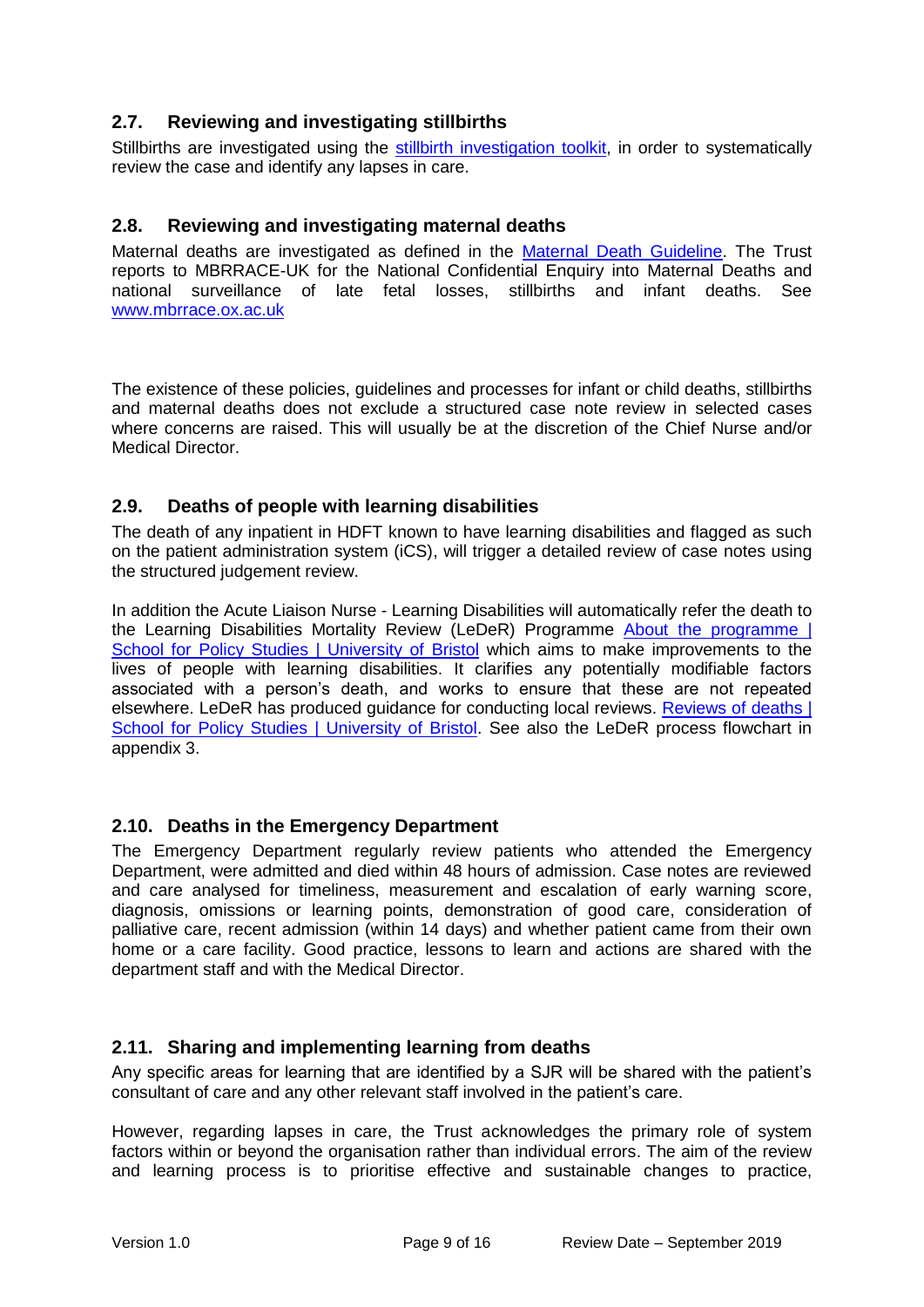underpinned by human factors approaches, systems thinking and quality improvement methodologies.

The themes and learning points identified from the responding to deaths process will also be shared at a quarterly meeting of the Improving Patient Safety Steering Group. This group has multi-disciplinary and multi-professional input. The group will be engaged in reviewing learning from deaths alongside learning from incidents, complaints and good practice. They will identify key themes and actions for sharing, focusing on system and human factors. The group will be responsible for identifying and reviewing methods of disseminating learning, and ensuring these feed into the directorate and Trust governance structures. Processes and tools for communicating the output of investigations, themes, good practice and learning to frontline clinical staff will be established.



Specific learning may be shared with other organisations if appropriate. It is anticipated that the development of the national mortality review programme will facilitate future learning regionally and nationally.

#### <span id="page-8-0"></span>**2.12. Reporting**

Sharing the data and information from this process supports an open and honest organisational culture.

The Medical Director will report data and learning points to the public Board every quarter. The information is to include:

- Total no of inpatient deaths (including ED deaths);
- Number of deaths subject to case note review;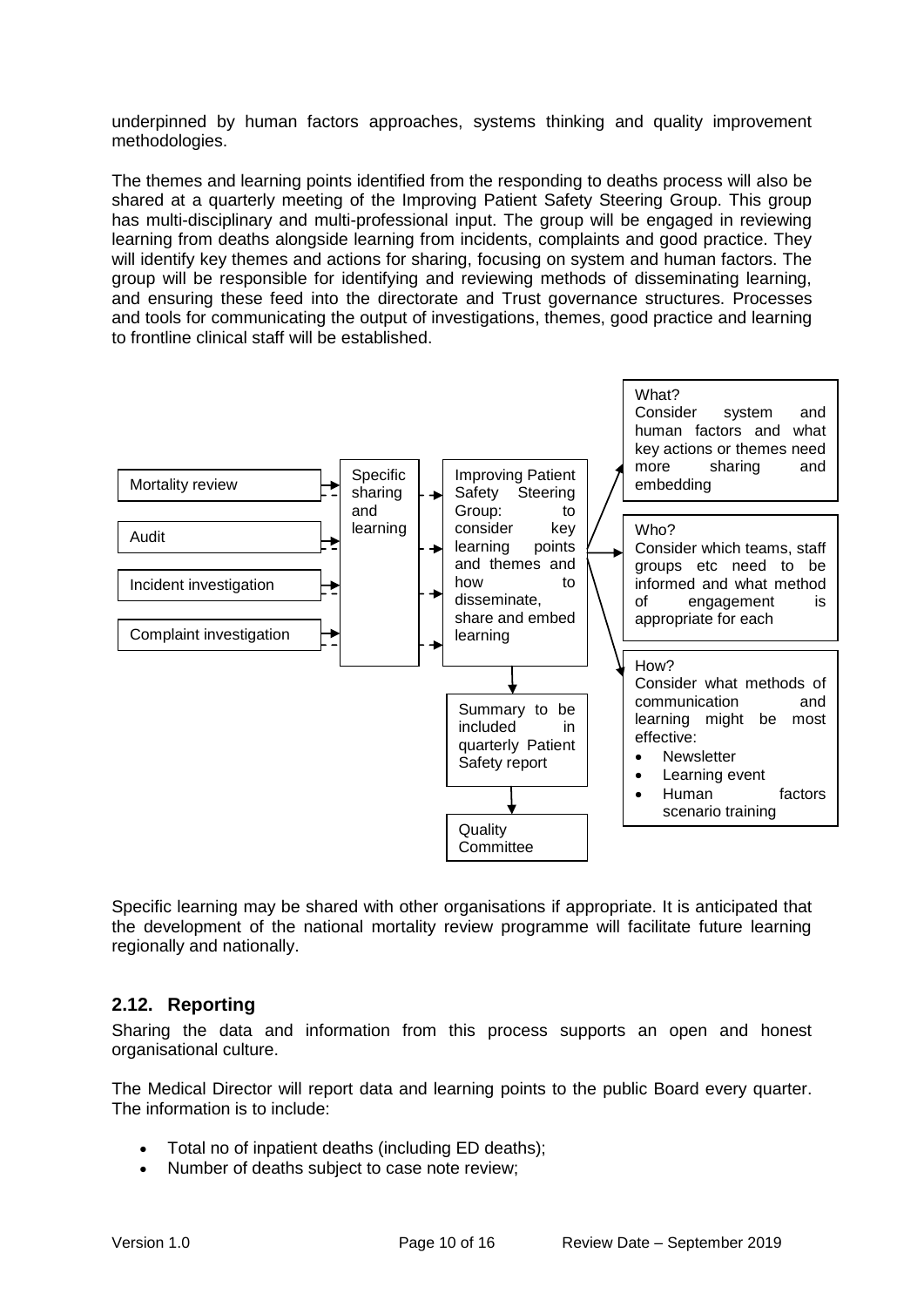- Number of deaths investigated under the SI framework;
- Number of deaths that were reviewed / investigated;
- Themes and issues identified from review and investigation, including examples of good practice;
- Actions taken in response, actions planned and an assessment of the impact of actions taken.

In these ways the results and the learning will be highlighted and reported to the Quality Committee and the Board of Directors, to be considered alongside other information and data. This will enable learning to be incorporated into the Trust's long term strategic plans and quality priorities.

A dashboard of data will be prepared based on the NHS England national guidance on learning from deaths dashboard. [NHS England » National Guidance on Learning from](https://www.england.nhs.uk/publication/national-guidance-on-learning-from-deaths/)  [Deaths.](https://www.england.nhs.uk/publication/national-guidance-on-learning-from-deaths/) The quarterly dashboard and report will be shared with commissioners.

## <span id="page-9-0"></span>**3. ROLES AND RESPONSIBILITIES**

#### <span id="page-9-1"></span>**3.1. Trust Board**

The Board is responsible for the quality of the healthcare the Trust provides. The Board has specific responsibilities for:

- 1. Ensuring the Trust has robust systems for recognising, reporting and reviewing or investigating deaths where appropriate:
- 2. Ensuring the Trust learns from problems identified by reviews or investigations as part of a wider process that links different sources of information to provide a comprehensive picture of their care. In this context 'learning' means taking effective, sustainable action (via appropriately resourced quality improvement work) to address key issues associated with problems in care;
- 3. Providing visible and effective leadership to support their staff to improve what they do;
- 4. Ensuring the needs and views of patients and the public are central to how the Trust operates.

#### <span id="page-9-2"></span>**3.2. Executive Directors with responsibility for learning from deaths**

Dr David Scullion (Medical Director) is the Trust Executive Director with responsibility for learning from deaths, and Mrs Lesley Webster is the Non-Executive Director Lead.

#### <span id="page-9-3"></span>**3.3. Medical Director**

The Medical Director is the Trust Executive lead for mortality and is responsible for ensuring the Trust has a policy and processes in place to ensure a standardised approach is in place in the Trust to learn from deaths. This must meet the content of national guidance and must be integrated with the Trust's governance and quality improvement work.

They are responsible for ensuring sufficient clinicians at HDFT have been trained by the NMCRR programme.

The Medical Director will oversee the structured judgement reviews, discussing outcomes with relevant clinicians and ensuring the application of other policies such as the Incidents [Policy](http://nww.hdft.nhs.uk/corporate/department-of-risk-patient-experience/strategy-policies-and-protocols/) and the [HDFT Being Open and Duty of Candour Policy.](http://nww.hdft.nhs.uk/EasysiteWeb/getresource.axd?AssetID=2659&type=full&servicetype=Attachment)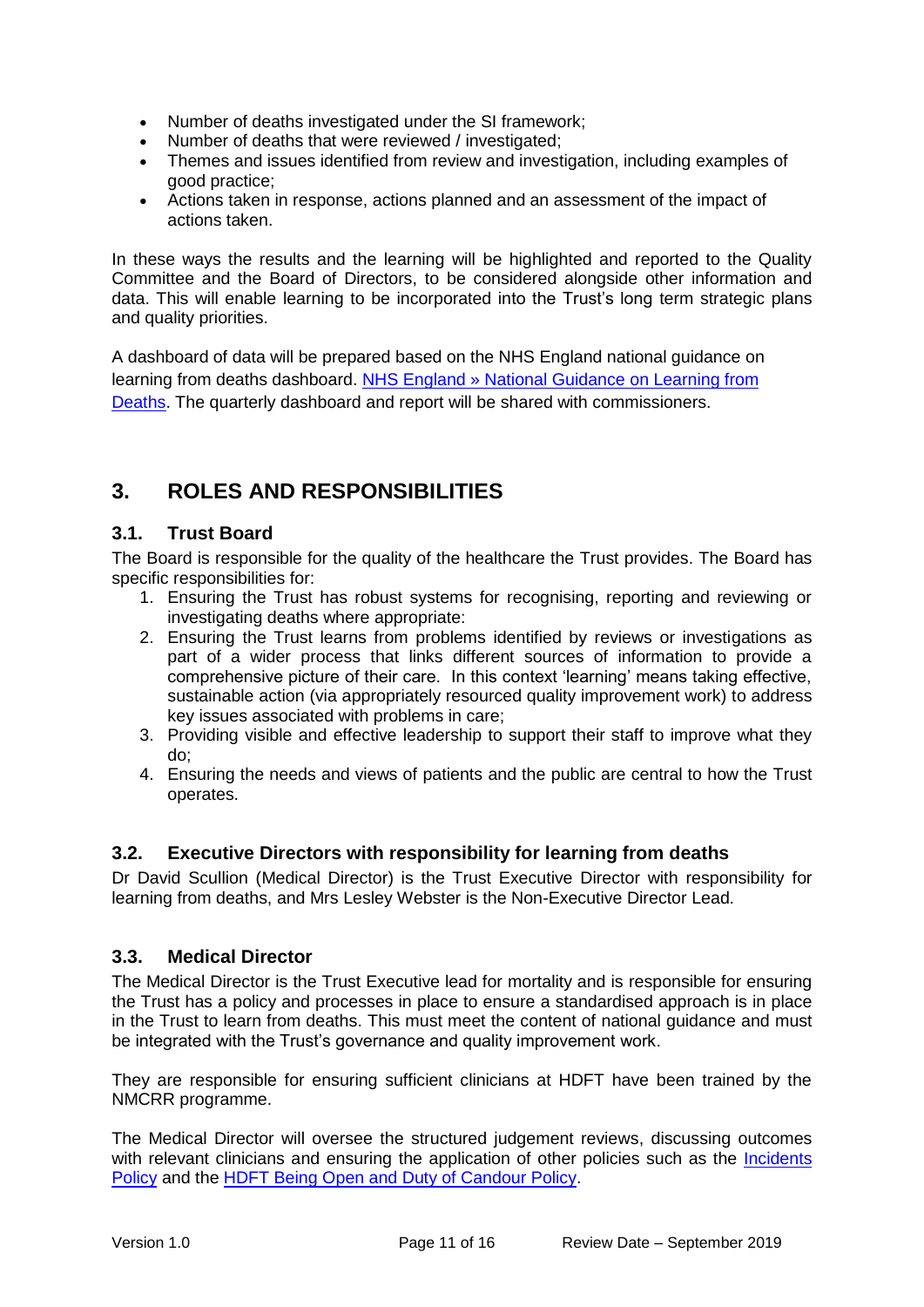### <span id="page-10-0"></span>**3.4. Improving Patient Safety Steering Group**

The Improving Patient Safety Steering Group will approve this policy. The group will also be responsible for considering the learning points and actions identified by this process alongside other evidence, ensuring themes, system and human factors are identified and appropriate dissemination and quality improvement methodologies are adopted.

#### <span id="page-10-1"></span>**3.5. Head of Performance & Analysis, Information Services**

The Head of Performance and Analysis is responsible for ensuring the completion of a quarterly dashboard to aid the systematic recording and reporting of deaths and learning from the care provided.

### <span id="page-10-2"></span>**3.6. Acute Liaison Nurse - Learning Disabilities**

The Acute Liaison Nurse - Learning Disabilities will notify the LeDeR programme of deaths of inpatients known to have learning disabilities.

## <span id="page-10-3"></span>**4. POLICY DEVELOPMENT AND EQUALITY**

This policy was developed using the references listed below and with input and advice from the staff listed in appendix 1. An equality impact assessment stage 1 has been completed. The need for a stage 2 impact assessment is being considered.

## <span id="page-10-4"></span>**5. CONSULTATION, APPROVAL AND RATIFICATION PROCESS**

The initial consultation was undertaken as part of the policy development as above. The draft policy will be taken to Improving Patient Safety Steering Group for approval. The first version of this policy will then be presented to the Quality Committee for ratification and the Board of Directors for information.

### <span id="page-10-5"></span>**6. DOCUMENT CONTROL**

The current version of this policy will always be available from the intranet. Previous versions will be archived within the intranet as evidence of previous Trust policy. Paper copies may not be the most up to date version.

### <span id="page-10-6"></span>**7. DISSEMINATION AND IMPLEMENTATION**

This policy will be highlighted to key staff during the development of the policy and processes. The final version will be uploaded to the intranet and key staff will be notified of the location by email.

## <span id="page-10-7"></span>**8. MONITORING COMPLIANCE AND EFFECTIVENESS**

The processes within this policy will be monitored regularly and the results included in a quarterly report to Quality Committee, the Board of Directors and relevant commissioners. Any concerns about compliance with the policy and processes will be addressed with relevant staff.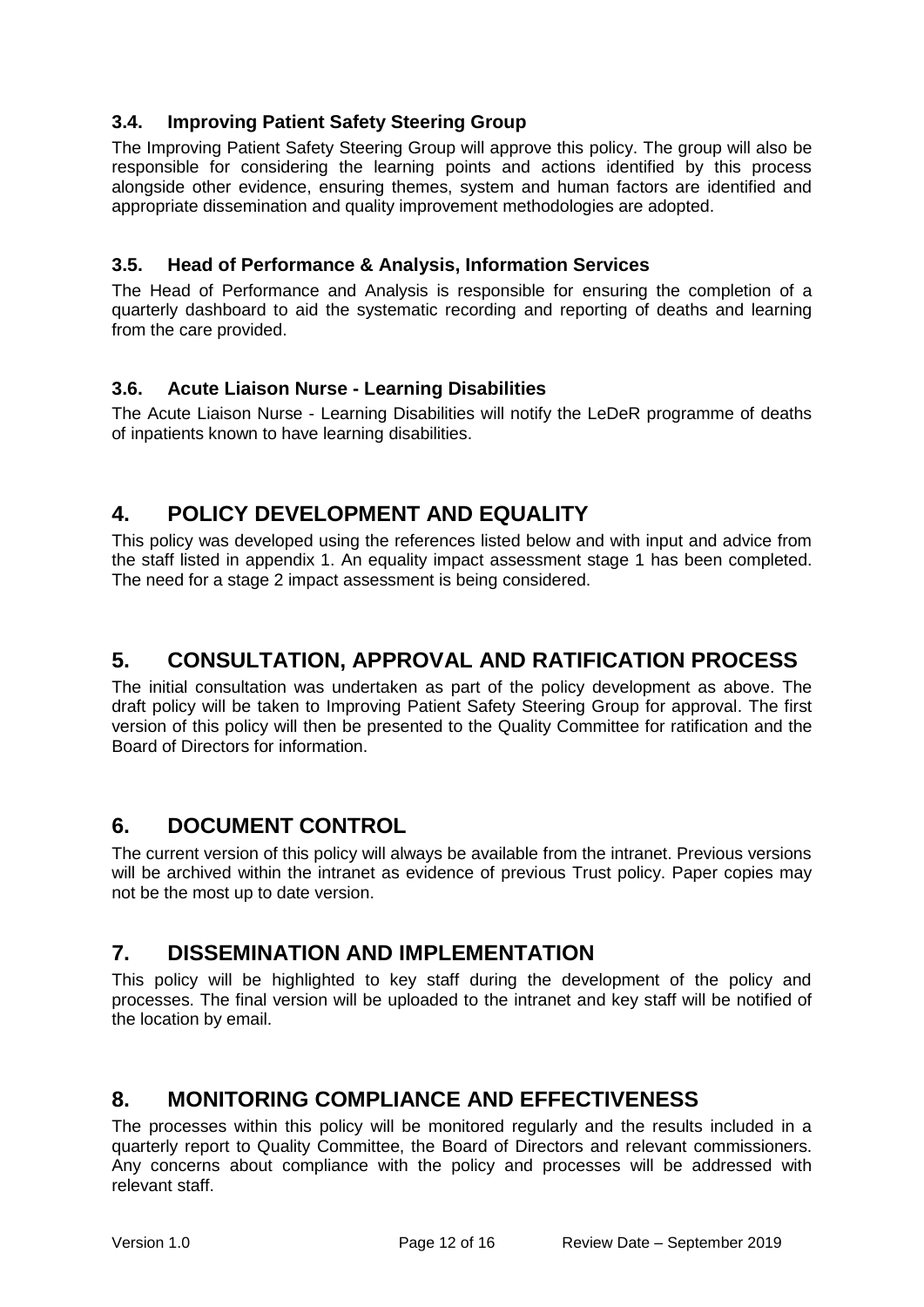## <span id="page-11-0"></span>**9. REFERENCE DOCUMENTS**

National Guidance on Learning from Deaths: A Framework for NHS Trusts and NHS Foundation Trusts on Identifying, Reporting, Investigation and Learning from Deaths in Care (March 2017). [NHS England » National Guidance on Learning from Deaths](https://www.england.nhs.uk/publication/national-guidance-on-learning-from-deaths/)

[Implementing the Learning from Deaths framework: key requirements for trust boards. NHS](https://improvement.nhs.uk/resources/learning-deaths-nhs/)  [Improvement \(July 2017\)](https://improvement.nhs.uk/resources/learning-deaths-nhs/)

National Guidance on Learning from Deaths dashboard. [NHS England » National Guidance](https://www.england.nhs.uk/publication/national-guidance-on-learning-from-deaths/)  [on Learning from Deaths](https://www.england.nhs.uk/publication/national-guidance-on-learning-from-deaths/)

Mortality Review Programme: Yorkshire and Humber AHSN Improvement Academy. Improvement Academy - [Mortality Review Programme](http://www.improvementacademy.org/patient-safety/mortality-review-programme.html)

National Mortality Case Record Review Programme: Royal College of Physicians. [National](https://www.rcplondon.ac.uk/projects/national-mortality-case-record-review-programme)  [Mortality Case Record Review Programme | RCP London](https://www.rcplondon.ac.uk/projects/national-mortality-case-record-review-programme)

National Mortality Case Record Review (NMCRR) programme resources: Royal College of Physicians. [National Mortality Case Record Review \(NMCRR\) programme resources | RCP](https://www.rcplondon.ac.uk/projects/outputs/national-mortality-case-record-review-nmcrr-programme-resources)  [London](https://www.rcplondon.ac.uk/projects/outputs/national-mortality-case-record-review-nmcrr-programme-resources)

### <span id="page-11-1"></span>**10. ASSOCIATED DOCUMENTATION**

[HDFT Incidents Policy](http://nww.hdft.nhs.uk/EasysiteWeb/getresource.axd?AssetID=66523&type=full&servicetype=Attachment)

[HDFT Being Open and Duty of Candour Policy](http://nww.hdft.nhs.uk/EasysiteWeb/getresource.axd?AssetID=2659&type=full&servicetype=Attachment)

[HDFT Expected and Sudden Unexpected Death in Childhood Policy](http://nww.hdft.nhs.uk/EasysiteWeb/getresource.axd?AssetID=20438&type=full&servicetype=Attachment)

[Care of the Dying Adult and Bereavement Policy](http://nww.hdft.nhs.uk/EasysiteWeb/getresource.axd?AssetID=5452&type=full&servicetype=Attachment)

[Investigating, Learning and Supporting Guide](http://nww.hdft.nhs.uk/EasysiteWeb/getresource.axd?AssetID=5099&type=full&servicetype=Attachment)

[Making Experiences Count Policy](http://nww.hdft.nhs.uk/EasysiteWeb/getresource.axd?AssetID=30473&type=full&servicetype=Attachment)

NMCRR data collection sheet from [National Mortality Case Record Review \(NMCRR\)](https://www.rcplondon.ac.uk/projects/outputs/national-mortality-case-record-review-nmcrr-programme-resources)  [programme resources | RCP London.](https://www.rcplondon.ac.uk/projects/outputs/national-mortality-case-record-review-nmcrr-programme-resources)

### <span id="page-11-2"></span>**11. APPENDICES**

Appendix 1: Consultation Summary Appendix 2: Mortality Review Screening Proforma Appendix 3: LeDeR process flowchart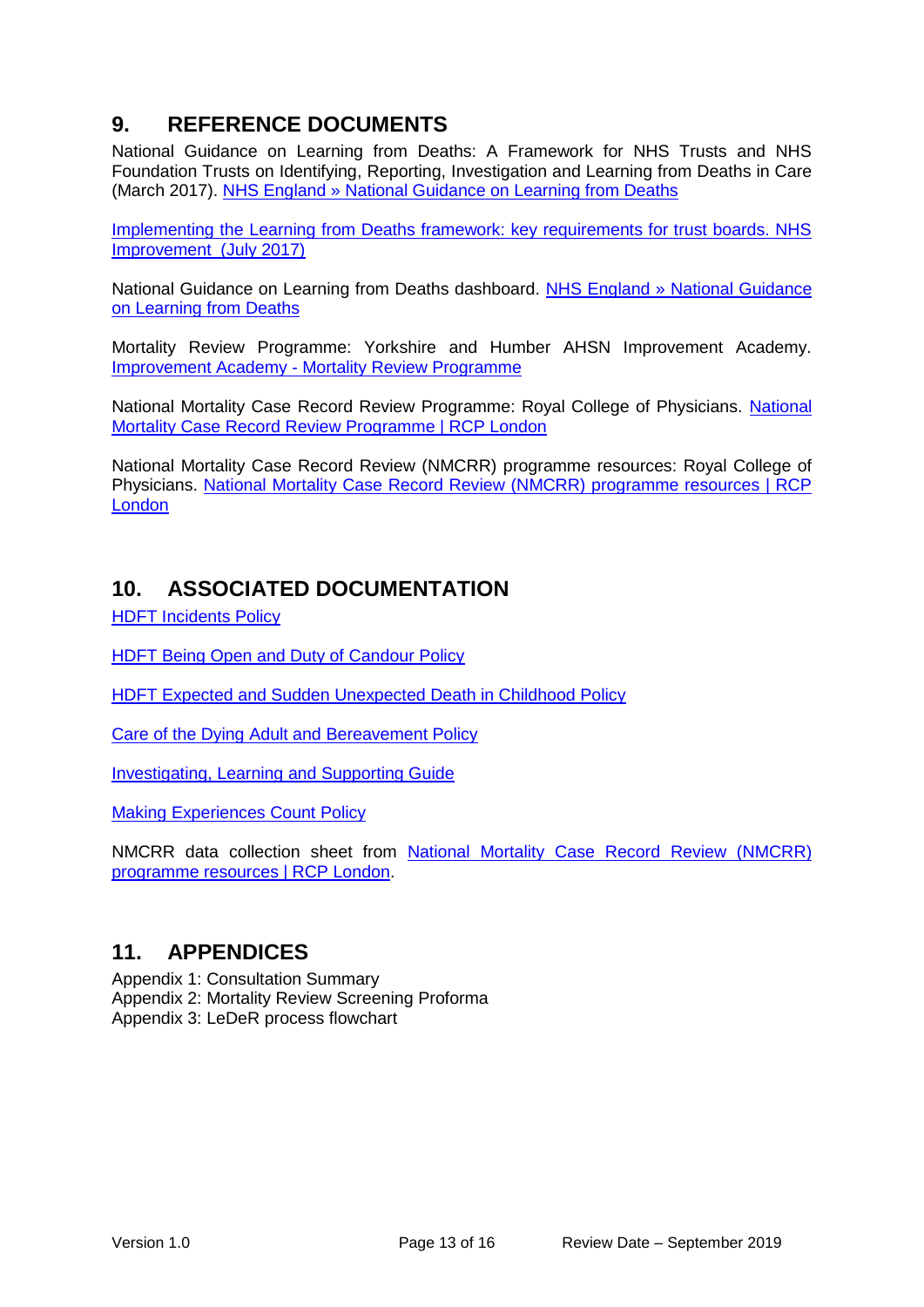## <span id="page-12-0"></span>**11.1. Appendix 1: Consultation Summary**

|                                                                    | <b>List Groups and/or Individuals Consulted</b>                                                                 |
|--------------------------------------------------------------------|-----------------------------------------------------------------------------------------------------------------|
| Those listed opposite have<br>been consulted and any               | Dr David Scullion, Medical Director                                                                             |
| comments/actions                                                   | Dr Sylvia Wood, Deputy Director of Governance                                                                   |
| incorporated as appropriate.                                       | Rachel McDonald, Head of Performance & Analysis                                                                 |
| The author must ensure that<br>relevant individuals/groups         | Paul Nicholas, Deputy Director of Performance and Informatics                                                   |
| have been involved in                                              | Jolyon Ingle, Head of Information Systems Development                                                           |
| consultation as required prior to<br>this document being submitted | Lesley Webster, Non-executive Director with responsibility for<br>overseeing progress with learning from deaths |
| for approval.                                                      | Ben Haywood, Acute Liaison Nurse - Learning Disabilities                                                        |
|                                                                    | Janet Farnhill, Senior Nurse-Adult Safeguarding                                                                 |
|                                                                    | Ian Cannings, Clinical Lead Paediatrics                                                                         |
|                                                                    | Kat Johnson, Clinical Director Planned and Surgical Care and<br><b>Consultant Obstetrician</b>                  |
|                                                                    | HDFT / TEWV Engagement meeting                                                                                  |
|                                                                    | Noreen Hawkshaw, Macmillan Lead Nurse for Cancer and End<br>of Life Care (and End of Life Steering Group)       |
|                                                                    | Alison Pedlingham, Head of Midwifery                                                                            |
|                                                                    | Sue Oxendale, Bereavement Midwife                                                                               |
|                                                                    | Improving Patient Safety Steering Group                                                                         |
|                                                                    | Neil McLean, Non-executive Director with responsibility for<br>children                                         |
|                                                                    | Jill Foster, Chief Nurse                                                                                        |
|                                                                    | Andrea Leng, Head of Risk Management                                                                            |
|                                                                    | Mel Jackson, Patient Safety Manager                                                                             |
|                                                                    | Rebecca Wixey, Clinical Effectiveness & NICE Manager                                                            |
|                                                                    | Dave Earl, Deputy Medical Director                                                                              |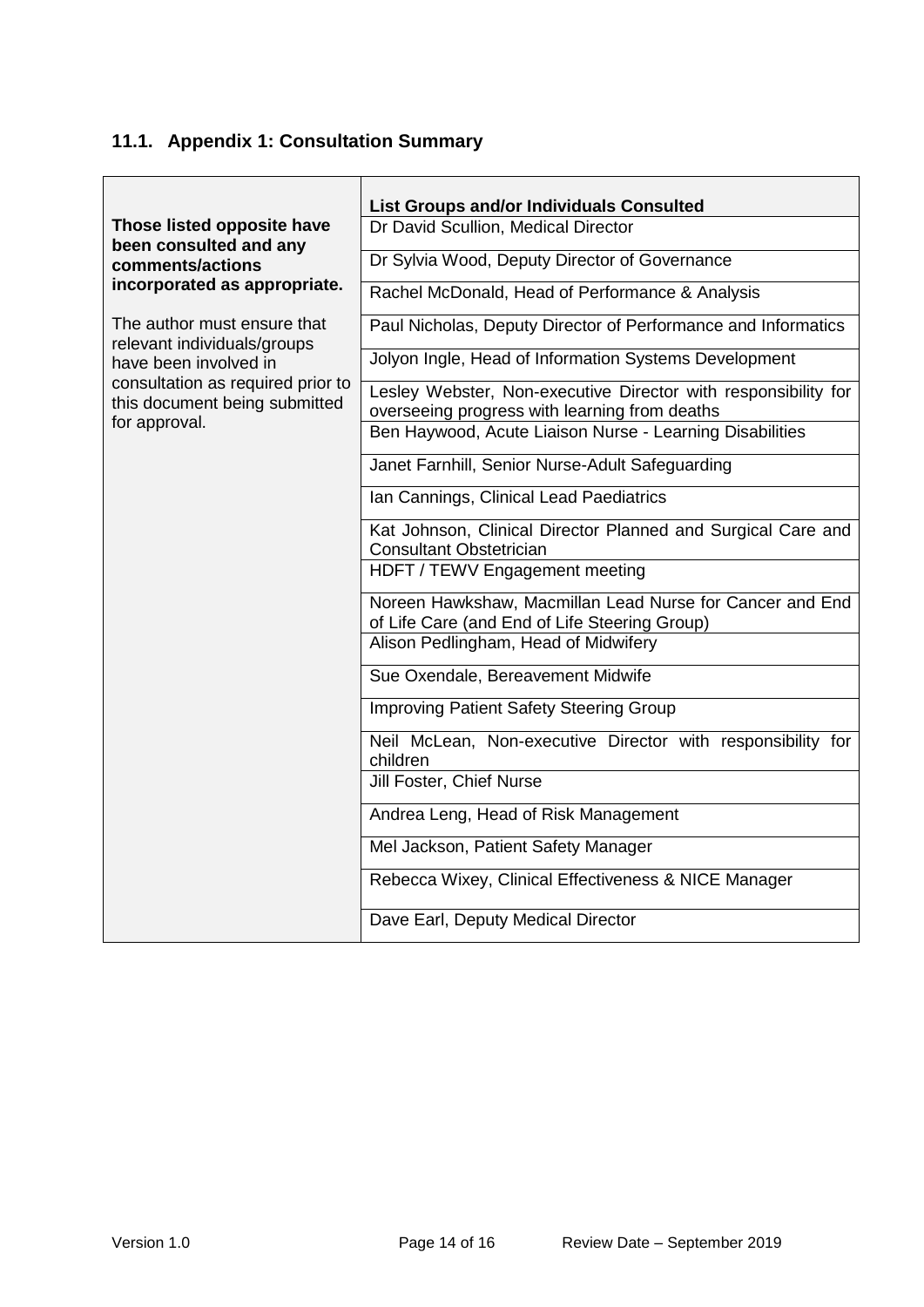

### <span id="page-13-0"></span>**11.2. Appendix 2: Mortality Review Screening Proforma**

The aim of this review is to contribute to identifying learning from deaths of patients to improve future patient care.

Patient demographics

| Date of admission:                                                                                                                                                                                                                                                              | Time of admission:                                 | Date of death:                      |                   |
|---------------------------------------------------------------------------------------------------------------------------------------------------------------------------------------------------------------------------------------------------------------------------------|----------------------------------------------------|-------------------------------------|-------------------|
|                                                                                                                                                                                                                                                                                 |                                                    |                                     |                   |
| Type of admission:                                                                                                                                                                                                                                                              | Acute / elective<br>If acute: from GP / ED / other |                                     |                   |
| Did the patient have:                                                                                                                                                                                                                                                           |                                                    |                                     |                   |
| Learning disabilities?<br>Significant mental health illness?<br>An elective procedure during this admission?<br>Sepsis?                                                                                                                                                         | N<br>N<br>Y<br>N<br>Y<br>Y<br>N                    |                                     |                   |
| Was this a maternal, neonatal or paediatric death?<br>Y<br>Are you aware of concerns about the care provision from staff, family, carers or<br>Y.<br>N<br>advocates?                                                                                                            |                                                    |                                     |                   |
| If yes to any of the above – this case will require a structured judgement review. You can<br>stop and SUBMIT, or complete the remainder of the review if you wish to provide more<br>information.<br>If no to all of the above – please complete the remainder of this review. |                                                    |                                     |                   |
| Did<br>the<br>patient<br>How many ward<br>during<br>moves<br>have<br>N<br>appropriate reviews?<br>episode of care?                                                                                                                                                              |                                                    |                                     |                   |
| Was the patient under the care of the appropriate clinical speciality?<br>Y<br>N                                                                                                                                                                                                |                                                    |                                     |                   |
| What was the admitting diagnosis?                                                                                                                                                                                                                                               |                                                    |                                     |                   |
| What was the main condition being treated if<br>different from admitting diagnosis?                                                                                                                                                                                             |                                                    |                                     |                   |
| Was key treatment initiated promptly and according to protocols / pathways<br>YΓ<br>$N/A$ $\Box$<br>N<br>where appropriate (e.g. antibiotics / fluids / chest drain)?                                                                                                           |                                                    |                                     |                   |
| $N/A$ $\Box$<br>Is there evidence of appropriate clinical decision making and communication?<br>$Y\Gamma$<br>N                                                                                                                                                                  |                                                    |                                     |                   |
| Were agreed pathways followed where appropriate? (e.g. Trust Guidelines /<br>ΥI<br>N/A<br>N<br>Care Bundles for Stroke / Sepsis / Pneumonia etc.)                                                                                                                               |                                                    |                                     |                   |
| Was<br>there<br>any<br>recognise deterioration?                                                                                                                                                                                                                                 | failure<br>to<br>$\mathsf{N}$<br>Y                 | Was there any failure to escalate?  | N<br>ΥI           |
| Was a DNACPR in place?                                                                                                                                                                                                                                                          | N<br>YII                                           | Was a ceiling of care defined?      | Y<br>N            |
| Surgical procedure?<br>Date                                                                                                                                                                                                                                                     | If yes:<br>N<br>YII<br>$\mathbf{I}$                | If yes:<br>Elective<br>Non-elective | Y<br>N<br>N<br>Y. |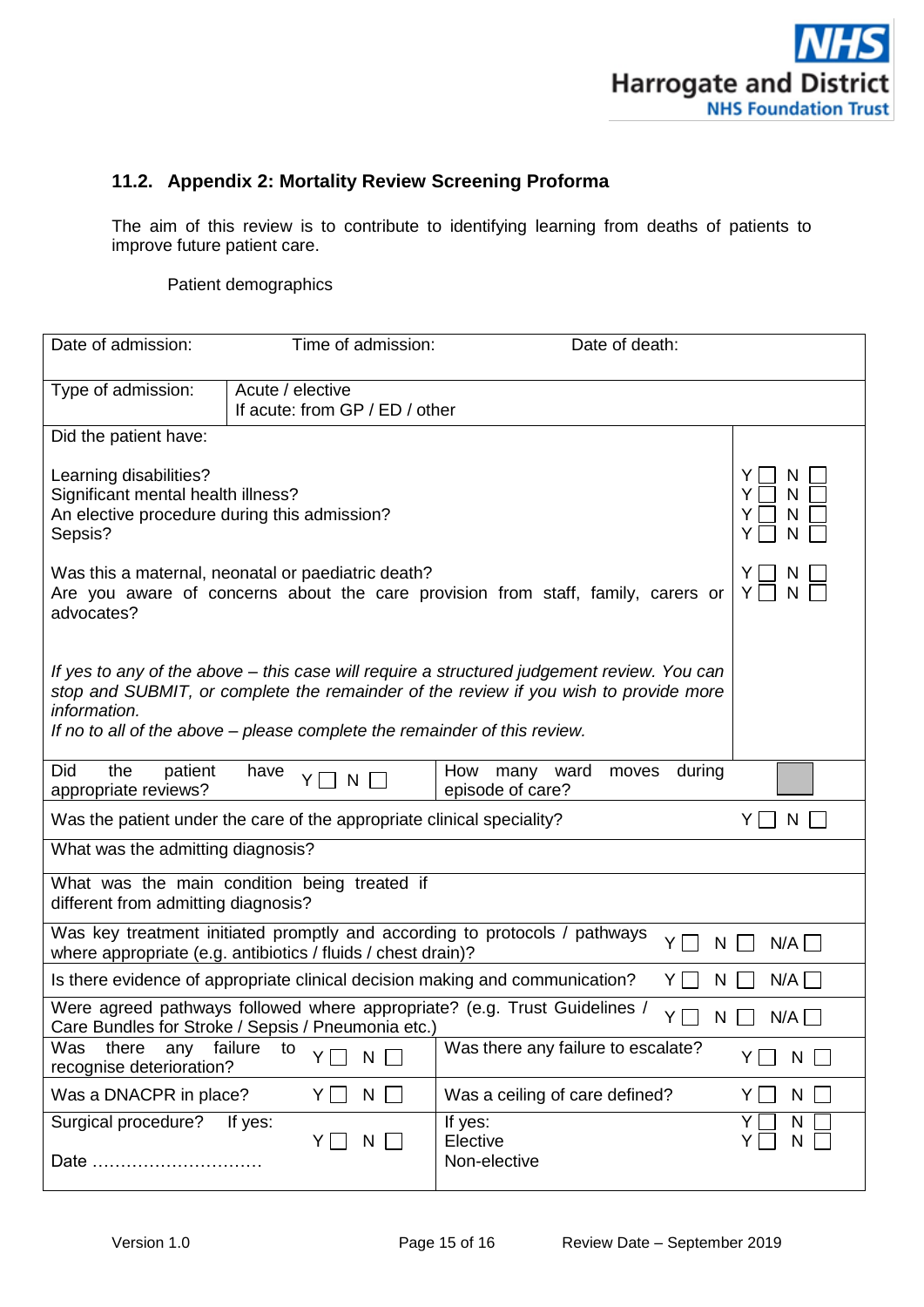| Procedure                                                                                                                                            |                                 |                        |                      |
|------------------------------------------------------------------------------------------------------------------------------------------------------|---------------------------------|------------------------|----------------------|
| Procedure carried out by:                                                                                                                            |                                 | Name of surgeon        | Grade                |
| Anaesthetic carried out by:                                                                                                                          |                                 | Name of anaesthetist   | Grade                |
| What was the certified cause of death?                                                                                                               |                                 |                        |                      |
| Do you agree with the certified cause of death?                                                                                                      |                                 |                        | YI<br>$N$            |
| If not, please indicate the cause of death in your<br>opinion:                                                                                       |                                 |                        |                      |
| Was the death referred to the<br>If no, would this have been<br>$N$ $\Box$<br>YII<br>$N \Box$<br>coroner?<br>appropriate?                            |                                 |                        |                      |
| Was a post mortem examination undertaken?                                                                                                            |                                 |                        | $Y \Box$<br>$N \Box$ |
| Overall care judgement - please score overall care using the scale below:                                                                            |                                 |                        |                      |
| 1<br>Poor care $-$ may have led to harm(s)<br>and / or patient / family distress.<br>Indicate reasons below                                          | $\overline{2}$<br>Adequate care |                        | 3<br>Good care       |
| Things that could be improved:                                                                                                                       |                                 | Things that went well: |                      |
| Do you think this case would benefit from a<br>structured judgement review by an independent $Y \Box N \Box$<br>clinician to highlight any learning? |                                 |                        |                      |
| Any additional comments                                                                                                                              |                                 |                        |                      |
|                                                                                                                                                      |                                 |                        |                      |

| Name of person completing form: |                        |  |  |
|---------------------------------|------------------------|--|--|
| Signature:                      | Date review completed: |  |  |

SUBMIT